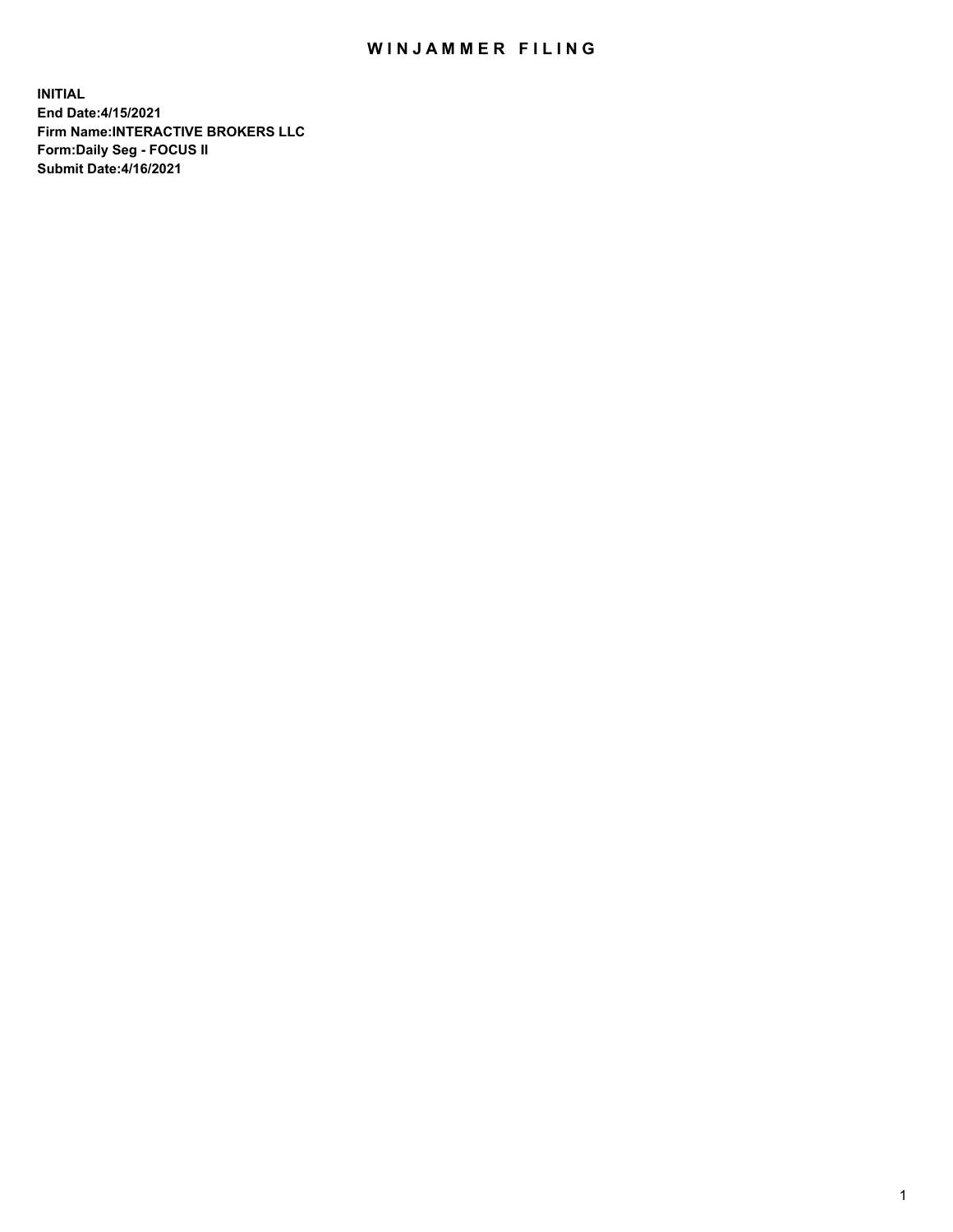**INITIAL End Date:4/15/2021 Firm Name:INTERACTIVE BROKERS LLC Form:Daily Seg - FOCUS II Submit Date:4/16/2021 Daily Segregation - Cover Page**

| Name of Company                                                                                                                                                                                                                                                                                                               | <b>INTERACTIVE BROKERS LLC</b>                                                            |
|-------------------------------------------------------------------------------------------------------------------------------------------------------------------------------------------------------------------------------------------------------------------------------------------------------------------------------|-------------------------------------------------------------------------------------------|
| <b>Contact Name</b>                                                                                                                                                                                                                                                                                                           | James Menicucci                                                                           |
| <b>Contact Phone Number</b>                                                                                                                                                                                                                                                                                                   | 203-618-8085                                                                              |
| <b>Contact Email Address</b>                                                                                                                                                                                                                                                                                                  | jmenicucci@interactivebrokers.c<br>$om$                                                   |
| FCM's Customer Segregated Funds Residual Interest Target (choose one):<br>a. Minimum dollar amount: ; or<br>b. Minimum percentage of customer segregated funds required:% ; or<br>c. Dollar amount range between: and; or<br>d. Percentage range of customer segregated funds required between: % and %.                      | $\overline{\mathbf{0}}$<br>0<br>155,000,000 245,000,000<br>0 <sub>0</sub>                 |
| FCM's Customer Secured Amount Funds Residual Interest Target (choose one):<br>a. Minimum dollar amount: ; or<br>b. Minimum percentage of customer secured funds required:%; or<br>c. Dollar amount range between: and; or<br>d. Percentage range of customer secured funds required between:% and%.                           | <u>0</u><br>$\overline{\mathbf{0}}$<br>80,000,000 120,000,000<br>00                       |
| FCM's Cleared Swaps Customer Collateral Residual Interest Target (choose one):<br>a. Minimum dollar amount: ; or<br>b. Minimum percentage of cleared swaps customer collateral required:%; or<br>c. Dollar amount range between: and; or<br>d. Percentage range of cleared swaps customer collateral required between:% and%. | <u>0</u><br>$\underline{\mathbf{0}}$<br>$\underline{0}$ $\underline{0}$<br>0 <sub>0</sub> |

Attach supporting documents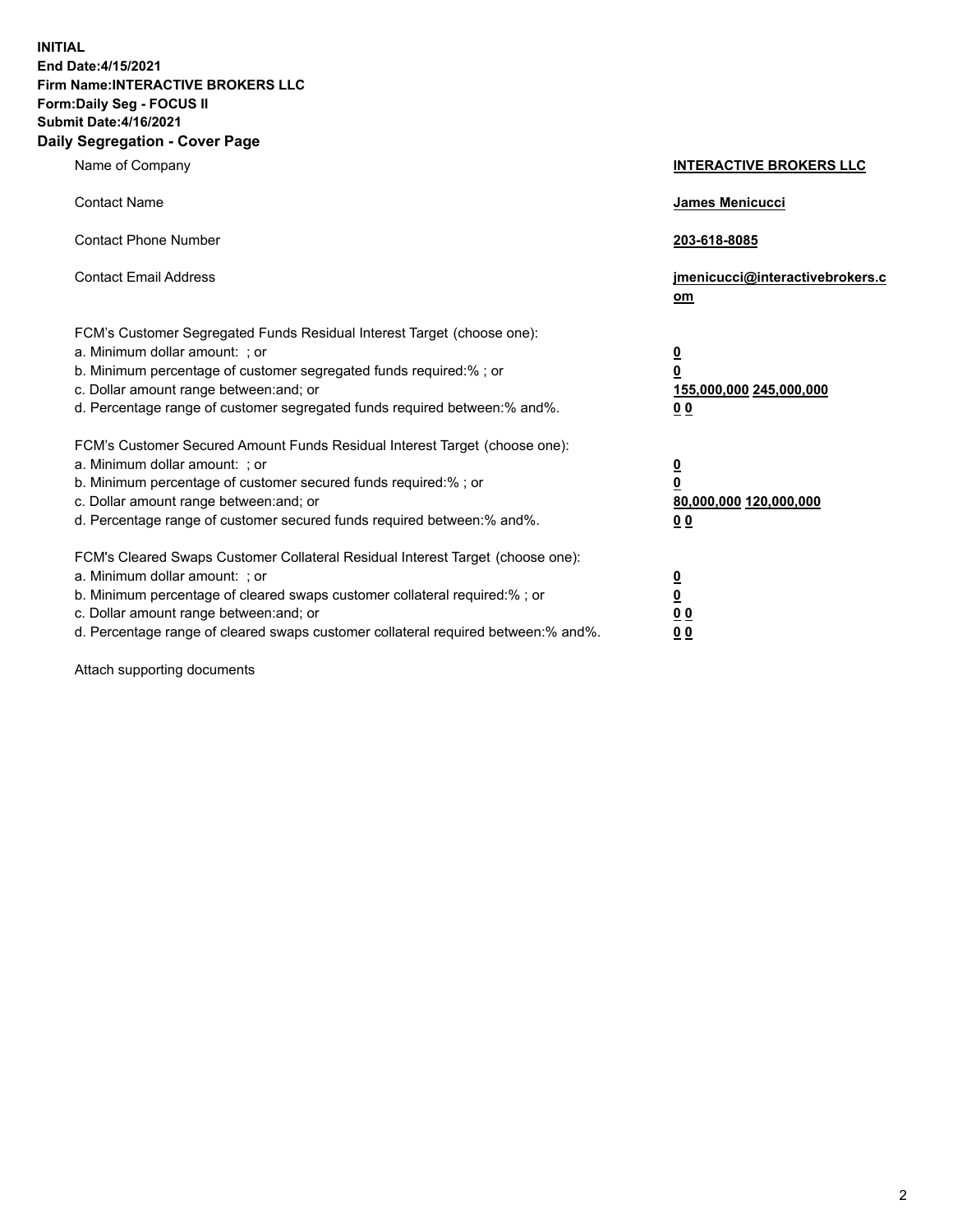## **INITIAL End Date:4/15/2021 Firm Name:INTERACTIVE BROKERS LLC Form:Daily Seg - FOCUS II Submit Date:4/16/2021 Daily Segregation - Secured Amounts**

|     | Daily Segregation - Secured Amounts                                                         |                                         |
|-----|---------------------------------------------------------------------------------------------|-----------------------------------------|
|     | Foreign Futures and Foreign Options Secured Amounts                                         |                                         |
|     | Amount required to be set aside pursuant to law, rule or regulation of a foreign            | $0$ [7305]                              |
|     | government or a rule of a self-regulatory organization authorized thereunder                |                                         |
| 1.  | Net ledger balance - Foreign Futures and Foreign Option Trading - All Customers             |                                         |
|     | A. Cash                                                                                     | 472,267,360 [7315]                      |
|     | B. Securities (at market)                                                                   | $0$ [7317]                              |
| 2.  | Net unrealized profit (loss) in open futures contracts traded on a foreign board of trade   | 14,555,797 [7325]                       |
| 3.  | Exchange traded options                                                                     |                                         |
|     | a. Market value of open option contracts purchased on a foreign board of trade              | 99,784 [7335]                           |
|     | b. Market value of open contracts granted (sold) on a foreign board of trade                | -7,057 [7337]                           |
| 4.  | Net equity (deficit) (add lines 1. 2. and 3.)                                               | 486,915,884 [7345]                      |
| 5.  | Account liquidating to a deficit and account with a debit balances - gross amount           | 7,361 [7351]                            |
|     | Less: amount offset by customer owned securities                                            | 0 [7352] 7,361 [7354]                   |
| 6.  | Amount required to be set aside as the secured amount - Net Liquidating Equity              | 486,923,245 [7355]                      |
|     | Method (add lines 4 and 5)                                                                  |                                         |
| 7.  | Greater of amount required to be set aside pursuant to foreign jurisdiction (above) or line | 486,923,245 [7360]                      |
|     | 6.                                                                                          |                                         |
|     | FUNDS DEPOSITED IN SEPARATE REGULATION 30.7 ACCOUNTS                                        |                                         |
| 1.  | Cash in banks                                                                               |                                         |
|     | A. Banks located in the United States                                                       | 96,683,758 [7500]                       |
|     | B. Other banks qualified under Regulation 30.7                                              | 0 [7520] 96,683,758 [7530]              |
| 2.  | Securities                                                                                  |                                         |
|     | A. In safekeeping with banks located in the United States                                   | 299,994,000 [7540]                      |
|     | B. In safekeeping with other banks qualified under Regulation 30.7                          | 0 [7560] 299,994,000 [7570]             |
| 3.  | Equities with registered futures commission merchants                                       |                                         |
|     | A. Cash                                                                                     | $0$ [7580]                              |
|     | <b>B.</b> Securities                                                                        | $0$ [7590]                              |
|     | C. Unrealized gain (loss) on open futures contracts                                         | $0$ [7600]                              |
|     | D. Value of long option contracts                                                           | $0$ [7610]                              |
|     | E. Value of short option contracts                                                          | 0 [7615] 0 [7620]                       |
| 4.  | Amounts held by clearing organizations of foreign boards of trade                           |                                         |
|     | A. Cash                                                                                     | $0$ [7640]                              |
|     | <b>B.</b> Securities                                                                        | $Q$ [7650]                              |
|     | C. Amount due to (from) clearing organization - daily variation                             | $0$ [7660]                              |
|     | D. Value of long option contracts                                                           | $0$ [7670]                              |
| 5.  | E. Value of short option contracts                                                          | 0 [7675] 0 [7680]                       |
|     | Amounts held by members of foreign boards of trade<br>A. Cash                               | 204,536,299 [7700]                      |
|     | <b>B.</b> Securities                                                                        | $0$ [7710]                              |
|     | C. Unrealized gain (loss) on open futures contracts                                         | 9,408,954 [7720]                        |
|     | D. Value of long option contracts                                                           | 99,784 [7730]                           |
|     | E. Value of short option contracts                                                          | <u>-7,057</u> [7735] 214,037,980 [7740] |
| 6.  | Amounts with other depositories designated by a foreign board of trade                      | 0 [7760]                                |
| 7.  | Segregated funds on hand                                                                    | $0$ [7765]                              |
| 8.  | Total funds in separate section 30.7 accounts                                               | 610,715,738 [7770]                      |
| 9.  | Excess (deficiency) Set Aside for Secured Amount (subtract line 7 Secured Statement         | 123,792,493 [7380]                      |
|     | Page 1 from Line 8)                                                                         |                                         |
| 10. | Management Target Amount for Excess funds in separate section 30.7 accounts                 | 80,000,000 [7780]                       |
| 11. | Excess (deficiency) funds in separate 30.7 accounts over (under) Management Target          | 43,792,493 [7785]                       |
|     |                                                                                             |                                         |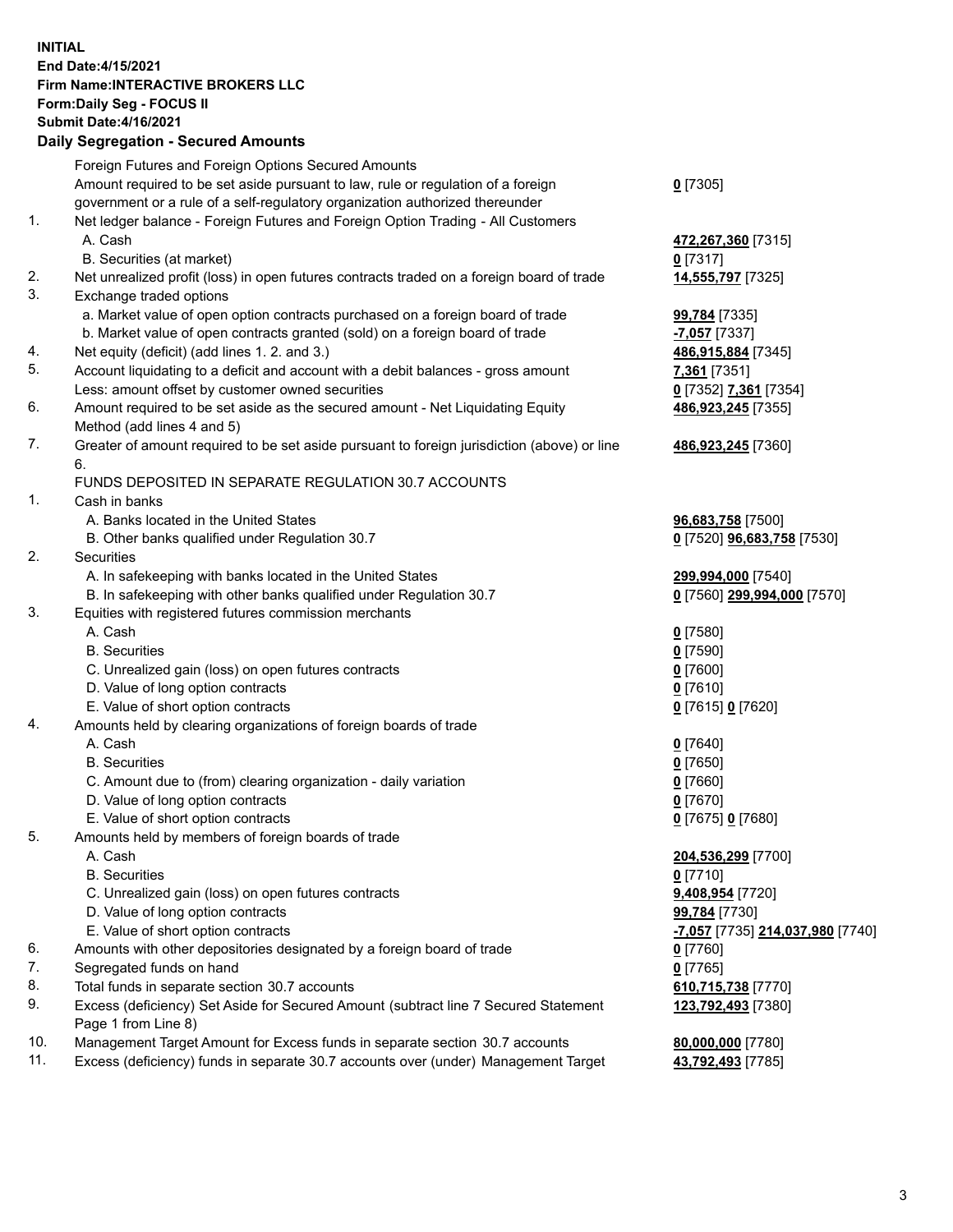**INITIAL End Date:4/15/2021 Firm Name:INTERACTIVE BROKERS LLC Form:Daily Seg - FOCUS II Submit Date:4/16/2021 Daily Segregation - Segregation Statement** SEGREGATION REQUIREMENTS(Section 4d(2) of the CEAct) 1. Net ledger balance A. Cash **6,491,065,106** [7010] B. Securities (at market) **0** [7020] 2. Net unrealized profit (loss) in open futures contracts traded on a contract market **222,842,961** [7030] 3. Exchange traded options A. Add market value of open option contracts purchased on a contract market **289,474,718** [7032] B. Deduct market value of open option contracts granted (sold) on a contract market **-250,692,925** [7033] 4. Net equity (deficit) (add lines 1, 2 and 3) **6,752,689,860** [7040] 5. Accounts liquidating to a deficit and accounts with debit balances - gross amount **1,330,747** [7045] Less: amount offset by customer securities **0** [7047] **1,330,747** [7050] 6. Amount required to be segregated (add lines 4 and 5) **6,754,020,607** [7060] FUNDS IN SEGREGATED ACCOUNTS 7. Deposited in segregated funds bank accounts A. Cash **1,320,897,873** [7070] B. Securities representing investments of customers' funds (at market) **3,200,459,490** [7080] C. Securities held for particular customers or option customers in lieu of cash (at market) **0** [7090] 8. Margins on deposit with derivatives clearing organizations of contract markets A. Cash **1,964,654,908** [7100] B. Securities representing investments of customers' funds (at market) **421,533,506** [7110] C. Securities held for particular customers or option customers in lieu of cash (at market) **0** [7120] 9. Net settlement from (to) derivatives clearing organizations of contract markets **9,814,253** [7130] 10. Exchange traded options A. Value of open long option contracts **289,220,585** [7132] B. Value of open short option contracts **-250,573,606** [7133] 11. Net equities with other FCMs A. Net liquidating equity **0** [7140] B. Securities representing investments of customers' funds (at market) **0** [7160] C. Securities held for particular customers or option customers in lieu of cash (at market) **0** [7170] 12. Segregated funds on hand **0** [7150] 13. Total amount in segregation (add lines 7 through 12) **6,956,007,009** [7180] 14. Excess (deficiency) funds in segregation (subtract line 6 from line 13) **201,986,402** [7190] 15. Management Target Amount for Excess funds in segregation **155,000,000** [7194]

16. Excess (deficiency) funds in segregation over (under) Management Target Amount Excess

**46,986,402** [7198]